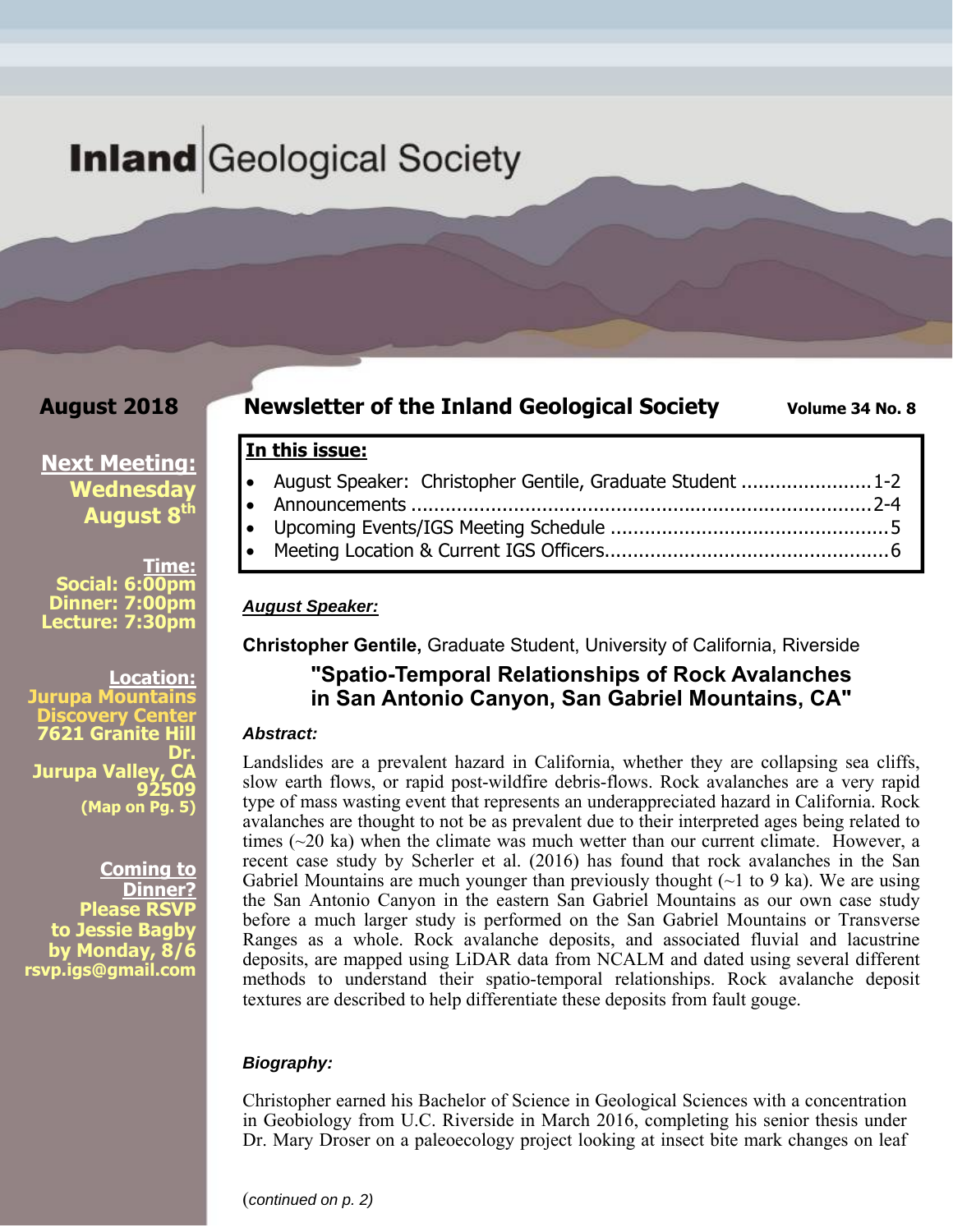### *(continued from p. 1)*

## *Biography (cont.):*

fossils from the Santa Ana Mountains through the Paleocene-Eocene Thermal Maximum. While attending UCR, Christopher also developed and taught a lower division class on Dinosaurs at UCR through their R'Course program. He worked at Jurupa Mountains Discovery Center, developing a high school-level sciencebased day camp and leading tours, while waiting for the start of his master's program in Geological Sciences at UCR, which he will complete in September. Christopher is concurrently earning an M.Ed. in the Teaching Credential program at UCR.

## **IGS OFFICER POSITIONS OPENING THIS WINTER**

The IGS President and Secretary board member positions will be open this fall for the election of new officers for 2019. IGS Officer elections will take place in November so that training may take place in December and new officers can begin serving in January. All nominations for the positions of President and Secretary should be submitted to the current Secretary, Jessie Bagby, at rsvp.igs@gmail.com for inclusion on the ballot. All members, including students, are invited to volunteer or nominate appropriate individuals for these positions.

## NOTICE OF CHANGE OF DINNER POLICY

For our monthly meetings, IGS typically orders meal quantities based on the number of responses made by the RSVP deadline published in the newsletter each month. Although we are always pleased to have as many people as possible in attendance, dinner may not be available to those who have not responded in time to be counted in the dinner order. *Beginning in October 2018, those who have not responded by the published deadline will not be served dinner at the monthly meetings until all those who have reserved a meal have received one.* Those who do not RSVP are still invited to attend for drinks, networking, announcements, and the dinner speaker free of charge. We appreciate your cooperation with this change in policy and encourage you to RSVP by the published date each month. We look forward to seeing you there!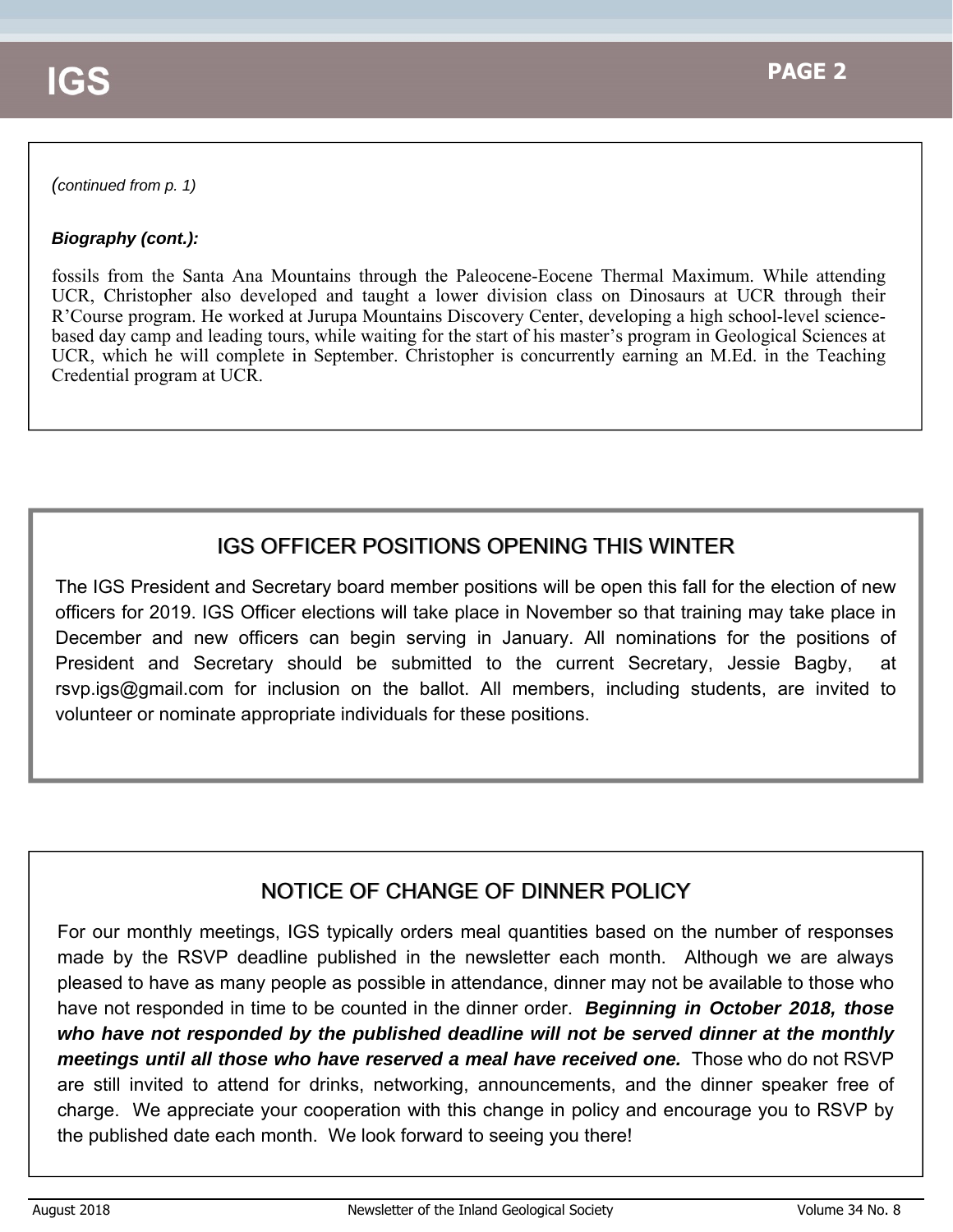

## **The California Geological Survey has released the following announcements:**

- $\Rightarrow$  Map Sheet 52 (2018 update): Aggregate Sustainability in California Fifty-Year Aggregate Demand Compared to Permitted Aggregate Reserves
- $\Rightarrow$  Landslides, Geomorphology, and Geology of the Owl Creek and lagua Buttes 7.5' Quadrangles, Humboldt County, California
- $\Rightarrow$  California's Non-Fuel Mineral Production in 2016

For more information and to read the announcements in their entirety, visit the CGS website at http://www.conservation.ca.gov/cgs.

## **Upcoming Events**

## **AEG Annual Meeting**

Registration is now open for the AEG Annual Meeting to be held September 15-23, 2018, in San Francisco, California. For more information and to register, read more at https://www.aegannualmeeting.org/. As part of this year's conference, a four-hour workshop will be offered for grade 4-12 teachers looking for new and exciting material for the classroom. For more information on the workshop, read more at https:// amrms.app.box.com/s/qpa9h0l3r4mopswdyldamhdr28tfz25z.

## **International Petroleum Environmental Conference (IPEC)**

The 25th IPEC will be held from October 30-November 1, 2018, in Denver, Colorado. Abstracts and registration are now being accepted. For more information, read more at https://cese.utulsa.edu/ipec-conference/.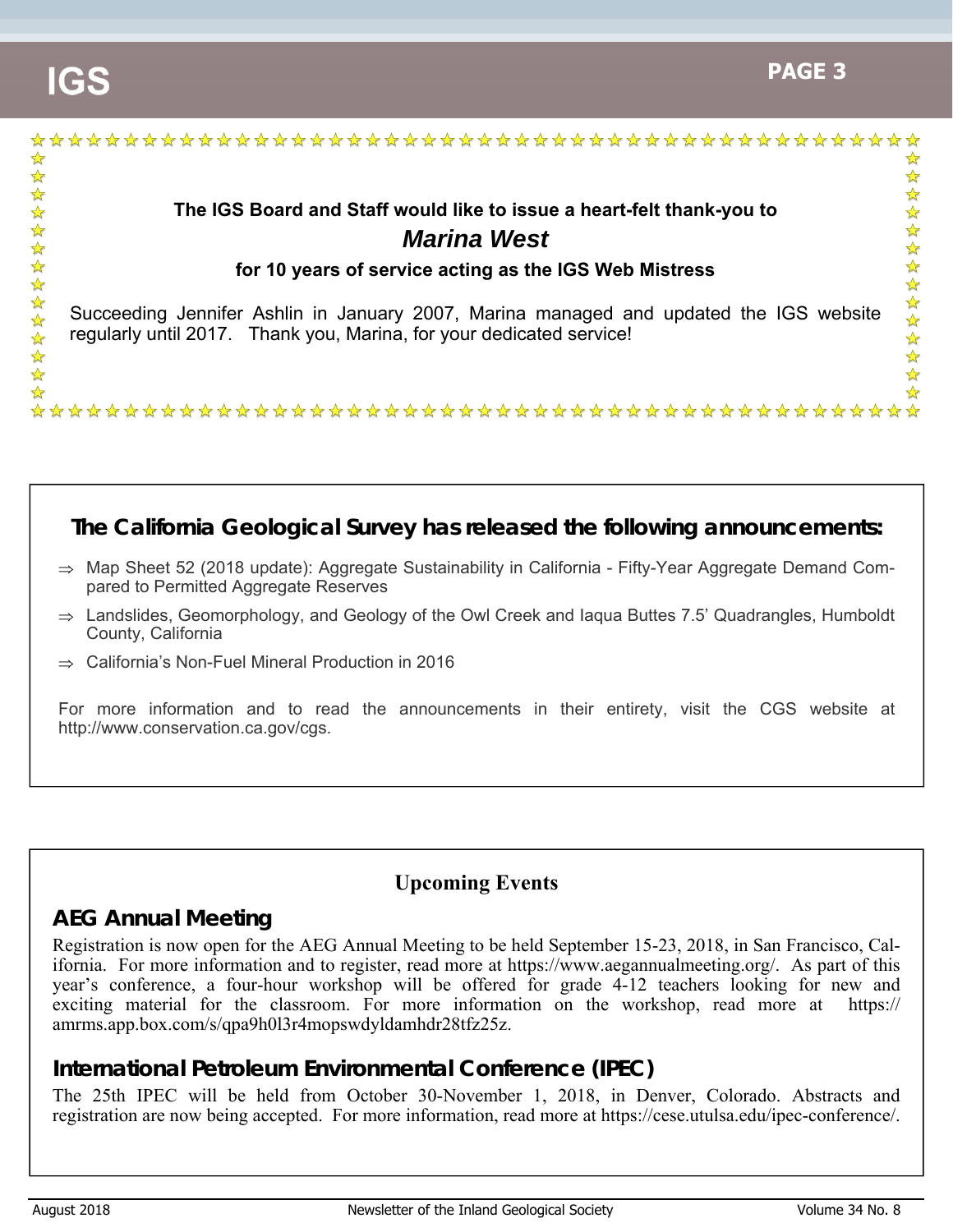## Visit the **Jurupa Mountains Discovery Center** 7621 Granite Hill Drive, Jurupa Valley, California 92509





## 951.685.5818

The Jurupa Mountains Discovery Center hosts the Ruth and Sam Kirkby Earth Science Museum, which houses a unique collection of exhibits including the Crestmore Quarry, fluorescent minerals, Indian artifacts, mining exhibits, petrified wood, sea shells, dinosaur exhibits, fossils, rocks and minerals, and many more.

The onsite Granite Hill Nursery stocks a large variety of cacti and succulents, and the gardens showcase mature and unique species over several acres. A collection of butterfly gardens is under construction as part of ongoing Eagle Scout Service Projects.

The Center also provides hands-on educational kits for educators, houses a critter corner in the gift shop, and hosts themed toddler times on Friday afternoons.

## *Visit their website at https://jmdc.org to learn more about the Jurupa Mountains Discovery Center!*

## Steven Mains of Watermaster Support Services is pleased to announcement the completion of the **Spring 2018 Cooperative Well Measuring Program**

This project, which started in the Spring of 1964, lists water level data from wells in

- the Upper Santa Ana Basin
- the San Jacinto Basin
- $\bullet$  the western portion of the White Water River Basin
- and portions of the Santa Margarita Basin

More than 5,000 wells from 80 different reporting agencies are listed, with almost 1,500 new measurements added in this Spring Report. Please contact Steve at (951) 201-6571 or watermains@aol.com for pricing. Your continued support keeps this data gathering project viable.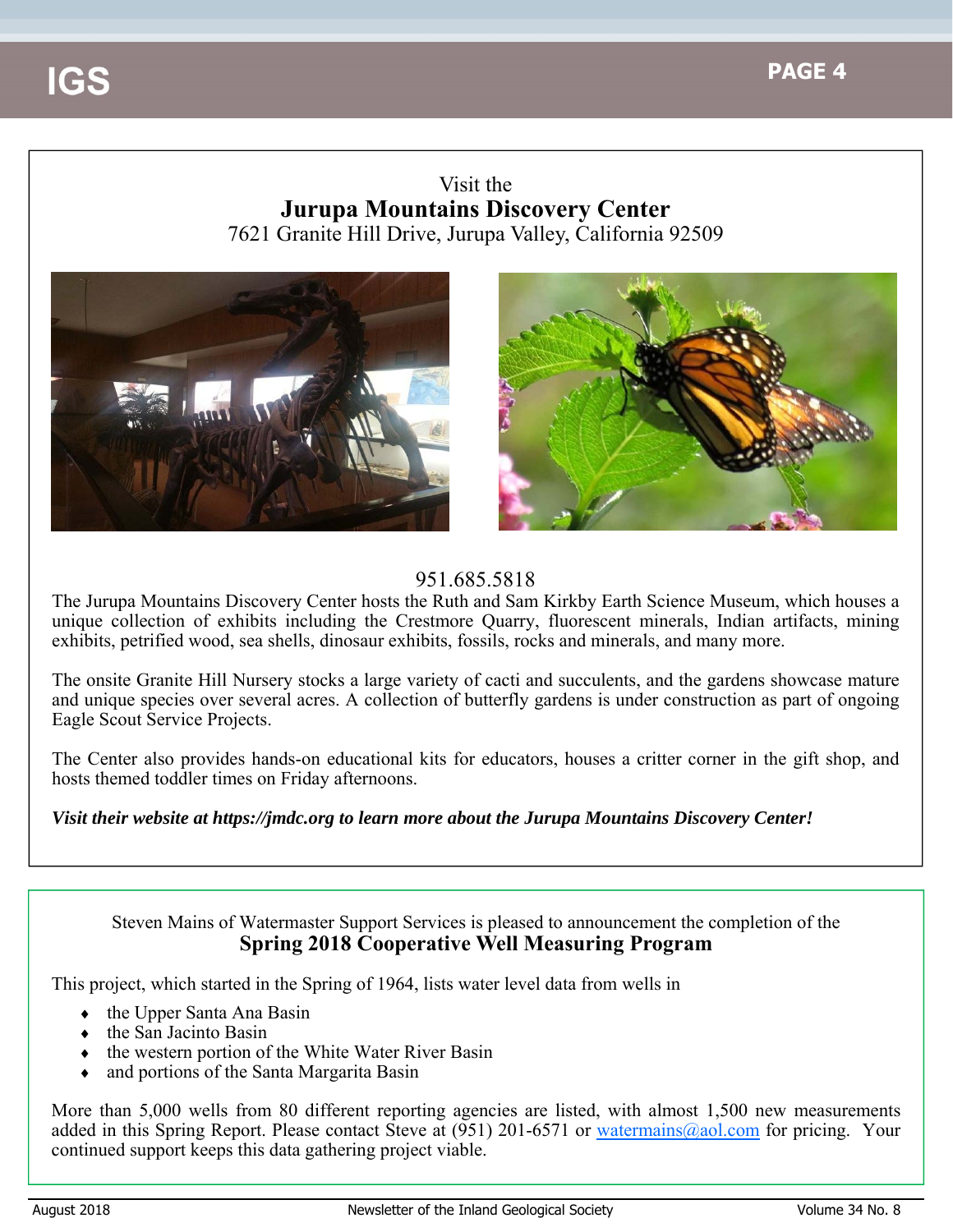## **Upcoming Meetings/Events**

## **Inland Geological Society**

The Inland Geological Society typically meets the first Wednesday or Thursday of each month. Join us on Wednesday, September 5th for our next dinner meeting. Kerri O'Keefe will present "Characterization of the winter 2017 Snow Creek Canyon mass wasting event, Forest Falls, CA". For more information, visit our website at www.inlandgeo.org.

### **South Coast Geological Society**



Monthly dinner meetings are typically the first Monday of each month. The August meeting has not been announced yet. For more information, visit the association website at at

www.southcoastgeo.org.

## **AEG—Southern California Chapter**



The AEG — Southern California Chapter typically meets the second Wednesday of each month at Victorio's Ristorante in North Hollywood. The August meeting has not been announced yet. For more information, visit the association website at

www.aegsc.org.

## **AEG—Inland Empire Chapter**



The AEG — Inland Empire Chapter typically meets the third Wednesday of each month at Pinnacle Peak Steakhouse, 2533 S. La Cadena Drive, Colton. There will be no meetings in August and September. The next scheduled meeting will be held October 17th. For more

information, visit the association website at www.aegsc.org/chapters/inlandempire.

## **Rock & Gem Shows—various locations**

Various rock and mineral shows will be held throughout southern California. To find one near you, visit www.rockngem.com, then select the Show Dates tab.

## **San Diego Association of Geologists**



Meetings are usually held the third Wednesday evening of each month. The August topic will be a seismic case study by Alan Hull. For more information, visit the association website at www.sandiegogeologists.org.

## **Los Angeles Basin Geological Society**



Monthly lunch meetings are typically the 4th Thursday of each month from 11:30 am to 1:00 pm at the Willow Street Conference Center, 4101 E. Willow Street, Long Beach. The August meeting has not been announced yet. For

more information, visit the association website at www.labgs.org.

## **Get Your IGS Mug!**

Get your beautiful IGS ceramic mug, available for \$10 at the monthly meeting!